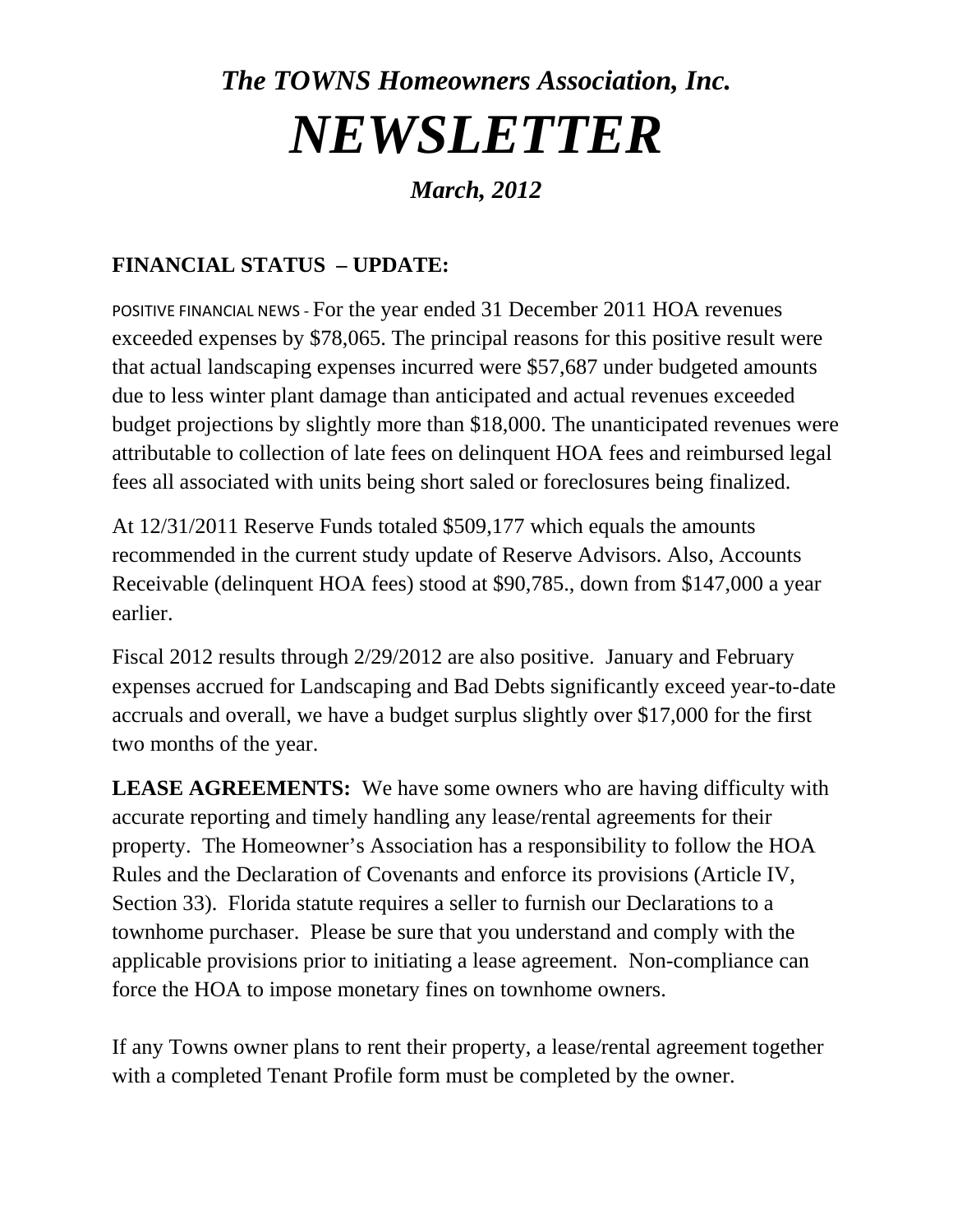In addition, if the owner wants to allow the renter's use of Lakeside Plantation Clubhouse amenities, the owner must also submit a completed Waiver of Access form confirming that the owners have transferred their clubhouse privileges to their lessors for lease duration. All of the above forms must be submitted to Sunvast Properties, Inc. 321 Interstate Blvd., Sarasota, FL 34240 VIA U.S. mail or scanned and e-mailed to: info@sunvast.net to be received more than two weeks prior to the planned occupancy date. The information will be reviewed for approval by the HOA Board representative. If approved, the HOA will deliver an approved Waiver of Access form to the Clubhouse, if applicable. Should there be a question or problem with the aforementioned paperwork, the owner will be notified.

**COMMUNITY 'CENSUS' NEXT MONTH:** Our Homeowners Association will conduct a community 'census' next month…stopping briefly at each townhome to determine occupancy and complete minimal information for our data base. Kindly cooperate with a few questions and, by all means share with our volunteer any questions, suggestions or concerns that you may have….each of which will be relayed to the HOA Board. Thanks for your cooperation!

## **ANNUAL MEMBERS MEETING & BOARD ELECTION RESULTS:** At

the annual members meeting March 6, 2012 the membership voted to have five (versus three) members of the Homeowners Association Board of Directors. Further, the membership voted to roll-over the \$ 78,065. of 2011 revenues over 2011 expenses into our equity fund. This transfer of any annual budget surplus is always recommended by our accounting firm.

In addition to the four residents who volunteered to be on the Board of Director's , one nomination from the floor provided a fifth volunteer to form the Board. Following the membership meeting, the new Board members met and will function accordingly until March, 2013: Richard Monti & Ron Perry as Vice Presidents; Francine Pomponi as Secretary, John Biggins as Treasurer and John M. Rice as President. Email addresses will be posted on our bulletin boards and our web site (www.townsatlakesidehoa.com) should residents wish to contact them. Richard Monti will be the Board leader for Architectural Control, Maintenance and Landscaping matters, Ron Perry will be the Board leader and concentrate on Neighborhood Watch activities and Francine Pomponi will be the Board leader and assist with Tenant Lease & Social activities.